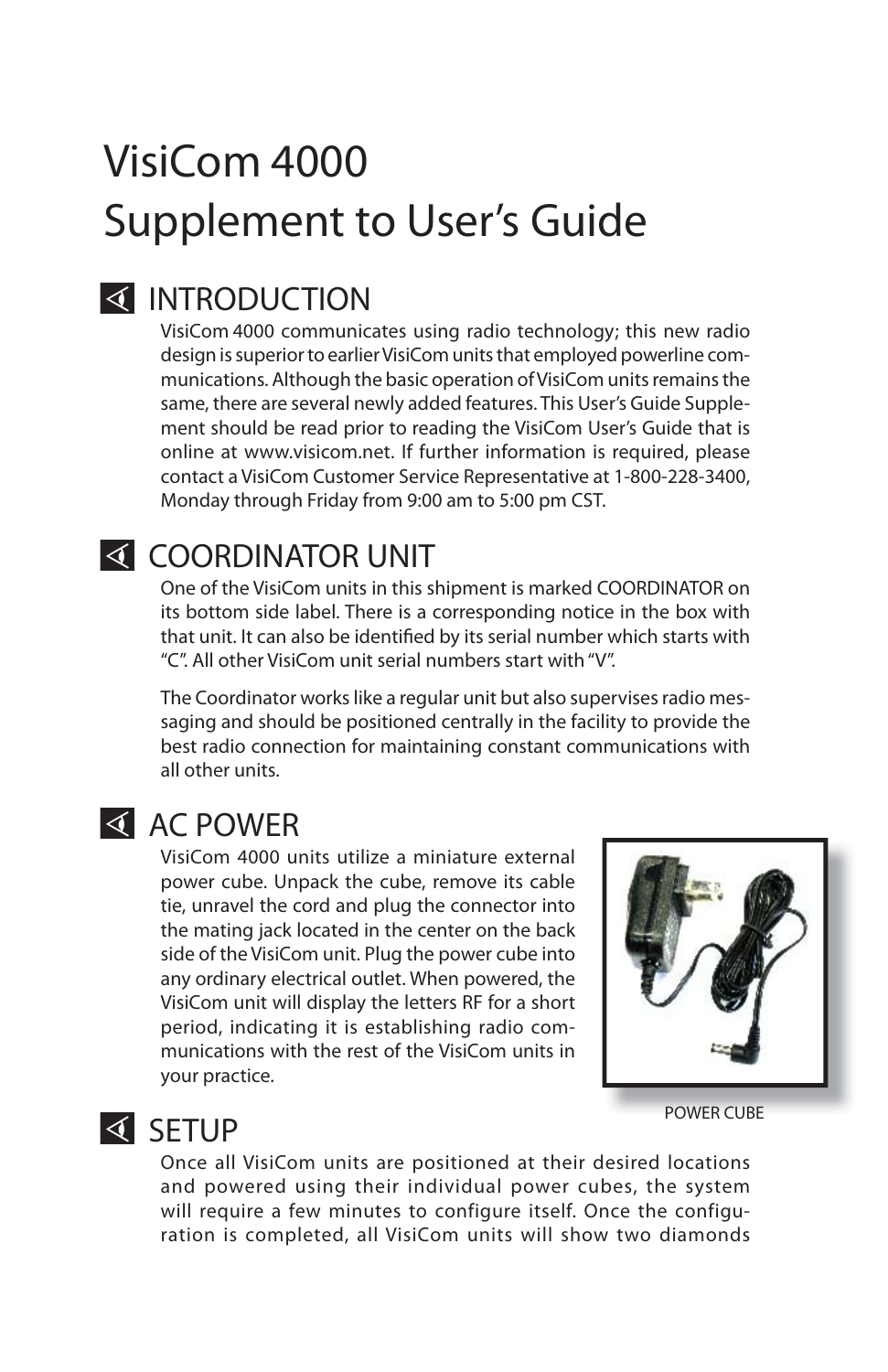(.\*. : ) in the Window display. If the "RF" message that shows immediately when power is first applied remains in the display after five to ten minutes, that VisiCom unit cannot establish a radio connection because it is positioned beyond functional radio range. A Wall Router (radio booster) can be used to extend the radio range and can be purchased from United Communications. Alternately, selection of a location closer to other VisiCom units can be chosen for the noncommunicating VisiCom unit. Contact a VisiCom Customer Service Representative for assistance.



#### **TO BEGIN: CHOOSE ROOM NUMBERS**

When you press a VisiCom Person button, the letter of the button pressed automatically appears in the display of all VisiCom units in the practice. It is accompanied by a second character, a number which indicates the room from which the page originated. Any number from 1 to 26 or Fd (specialized code for front desk) can be programmed into any unit to designate the page origination location. The chosen number will then automatically appear alongside the letter of the pressed button. For example pressing Person button  $\overline{A}$  on the VisiCom unit setup as location 5 will produce an "A5" display on all VisiComs. Program the desired room number into each room unit by holding the top button, the  $+/$  Room button. After holding the button for two seconds, the numeric Window display will sequence from 1 to 26 then Fd. Simply release the button when you reach the number you want to assign to designate for that room. If you accidentally bypass the desired number, quickly move your finger to the -/Timer button to sequence in reverse. (CAUTION: Pressing the -/ Timer button too long after using the +/ Room button will invoke the VisiCom timer function...which can be cleared with the Clear button, if necessary.)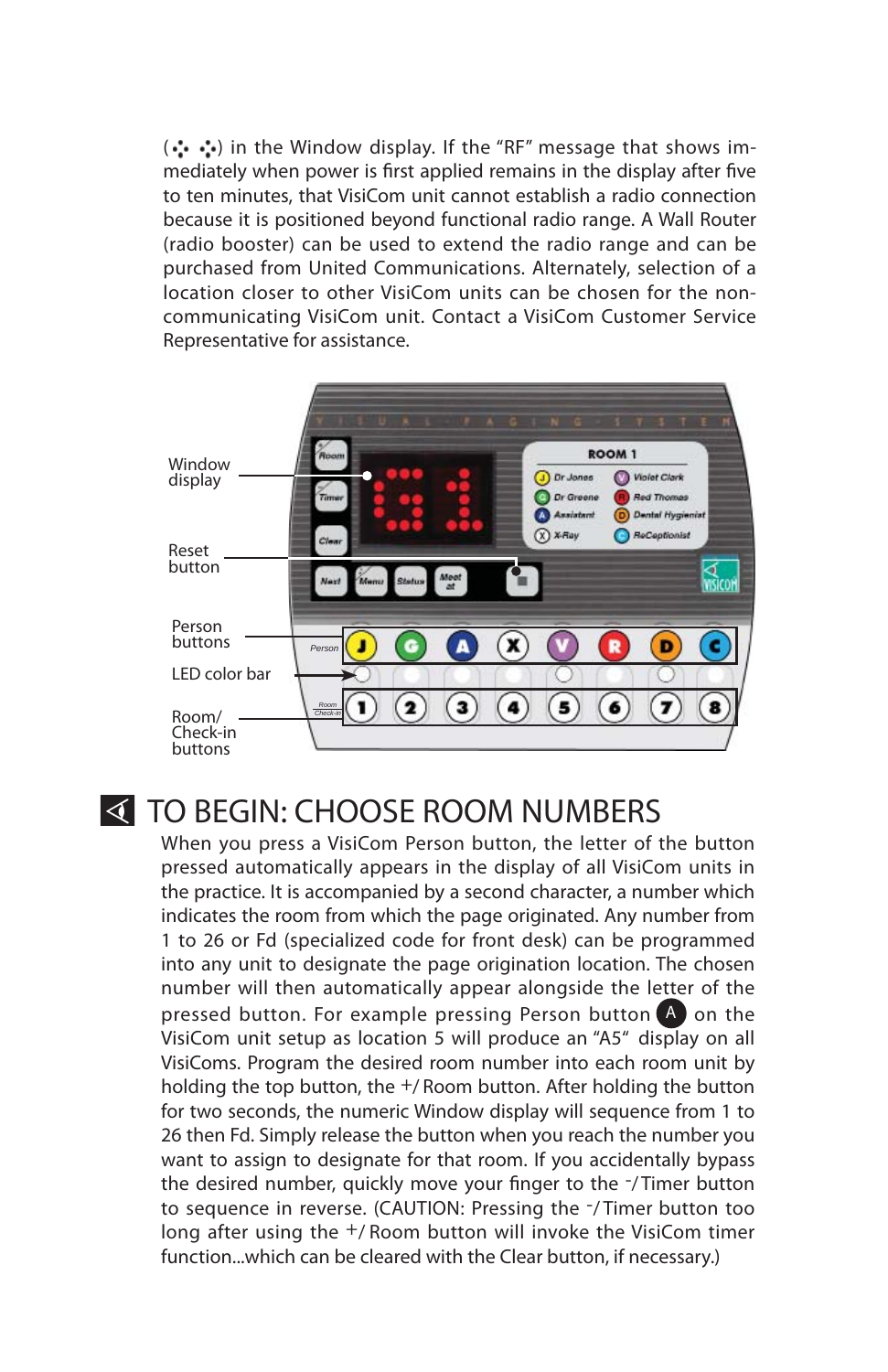### **K** NOW: YOU'RE READY TO PAGE

Choose a letter (A to H is the factory default assignment for standard Transceiver units) for each staff person to be paged, for example, the doctor could be A, the nurse B, and so on. Just press the button for the person you want when in the room where you need them. It's just that simple to use VisiCom. If you press button A while in the room assigned number 3, the message "A3" appears throughout the practice. The doctor can then use the Clear button on any VisiCom from wherever he might be to acknowledge and clear this call for him.

#### **THE AT-A-GLANCE DISPLAY**

VisiCom 4000 displays the message sequence in two different ways.



The VisiCom Window display scrolls through all pages in sequential order organized by provider, then it shows two asterisks  $(**)$  to indicate the sequence beginning. If more than one message is present, VisiCom organizes the list of

window DISPLAY messages by person, showing all messages for person A before messages for person B, and so on. Each person's messages are shown in the order they were entered, so you and your staff can tell the order in which calls were placed. Use the NEXT button to quickly scroll through the list.

VisiCom 4000 also makes use of multi-color LEDs to provide a new at-a-glance display of all activity in the practice. By assigning each person a distinctive color, VisiCom 4000 provides a "snapshot" view of  $\bullet$  who's being paged, and  $\bullet$  who's checked into which room.



**A** who's checked into a room Indicates a person's present location  $\bullet$  SOLID

 WHO'S BEING PAGED. The LED color bar between the Person and Room buttons shows "where to go next" pages, showing only one flashing color LED per person, at a time. For example, let's say Dr. Jones is assigned the color yellow, and has been paged to room 2, then to room 1. The yellow LED will flash only above the room 2 button until Dr. Jones checks into room 2. Then the yellow LED above room 2 will turn on solid, and the yellow LED above the room 1 button will begin to flash, showing Dr. Jones is present in room 2 and he is needed next in room 1.

**2** WHO'S CHECKED INTO A ROOM. The LED color bar also shows everyone who is checked into a room with a solid LED in their assigned color above the Room button in which they are present.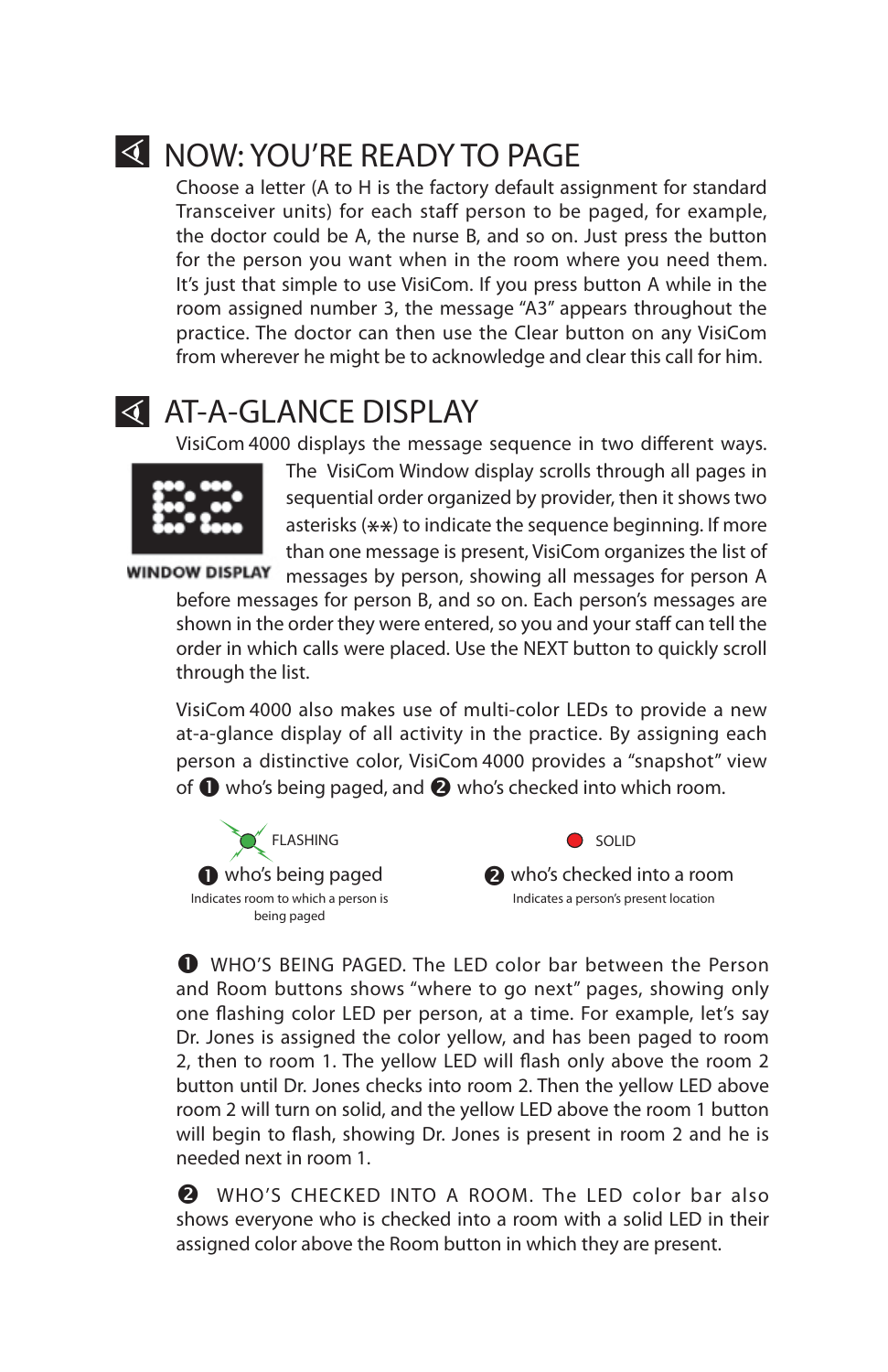

#### **TOP ROW PROGRAMMING**

With VisiCom 4000, any letter of the alphabet (or any number from 1 to 26) can be assigned as a paging code for each person. Each character may only be used once, however. For example, you can choose to use S to page Susan and P for Paul. Alternately, use might include X to page for an X-ray tech. The letter assigned to each button is fully programmable.

To program top row characters, Press MENU, advance to menu 14 by pressing ROOM several times, press the desired top row button and press ROOM repeatedly until the desired character is displayed. Press another top row button, select its letter, repeat for all top row buttons and then press CLEAR twice to save and exit the MENU mode.

#### **K** MEET ME IN THE LAB

VisiCom 4000 now enables the user to page any person to any Transceiver location in the practice, no longer limiting the calls for reporting to only the current location. To activate this feature, simply press the MEET AT button, then press the button for the person you want to call, then the room where you would like to meet. For example, if you want Dr. Jones to meet you in room 4 (the Lab) you would press MEET AT, the letter J, and the Room 4 button. The message J4 will show on the LED display screen, indicating Dr. Jones is needed in the Lab.

The bottom row room buttons are pre-configured as rooms 1 through 8, but can readily be assigned any number from 1 to 26, or a code Pt, Ph or Fd. This VisiCom feature allows the unit located at the front desk to announce patient arrivals (Pt), phone calls (Ph) and pages for staff members to come to the front desk (Fd).

#### **EXPANDED DISTINCTIVE TONES**

Each VisiCom message is accompanied by a distinct chime tone. This sound lets everyone know that a new message has been received. There are several sound options, including independent room-byroom volume control, completely silent operation, a selection of tones to choose from, and VisiCom's exclusive DISTINCTIVE TONE feature. With distinctive tones, you choose which tone is sounded when various staff members receive messages.

For example the receptionist could have a unique tone not assigned to anyone else, doctors and nurses could have unique individual tones, and messages for assistants might be silent. It's completely up to you to choose the configuration that meets the needs of the practice.

VisiCom provides a special demonstration mode to acquaint users with the eight available tone sounds. Hold down the MENU button (with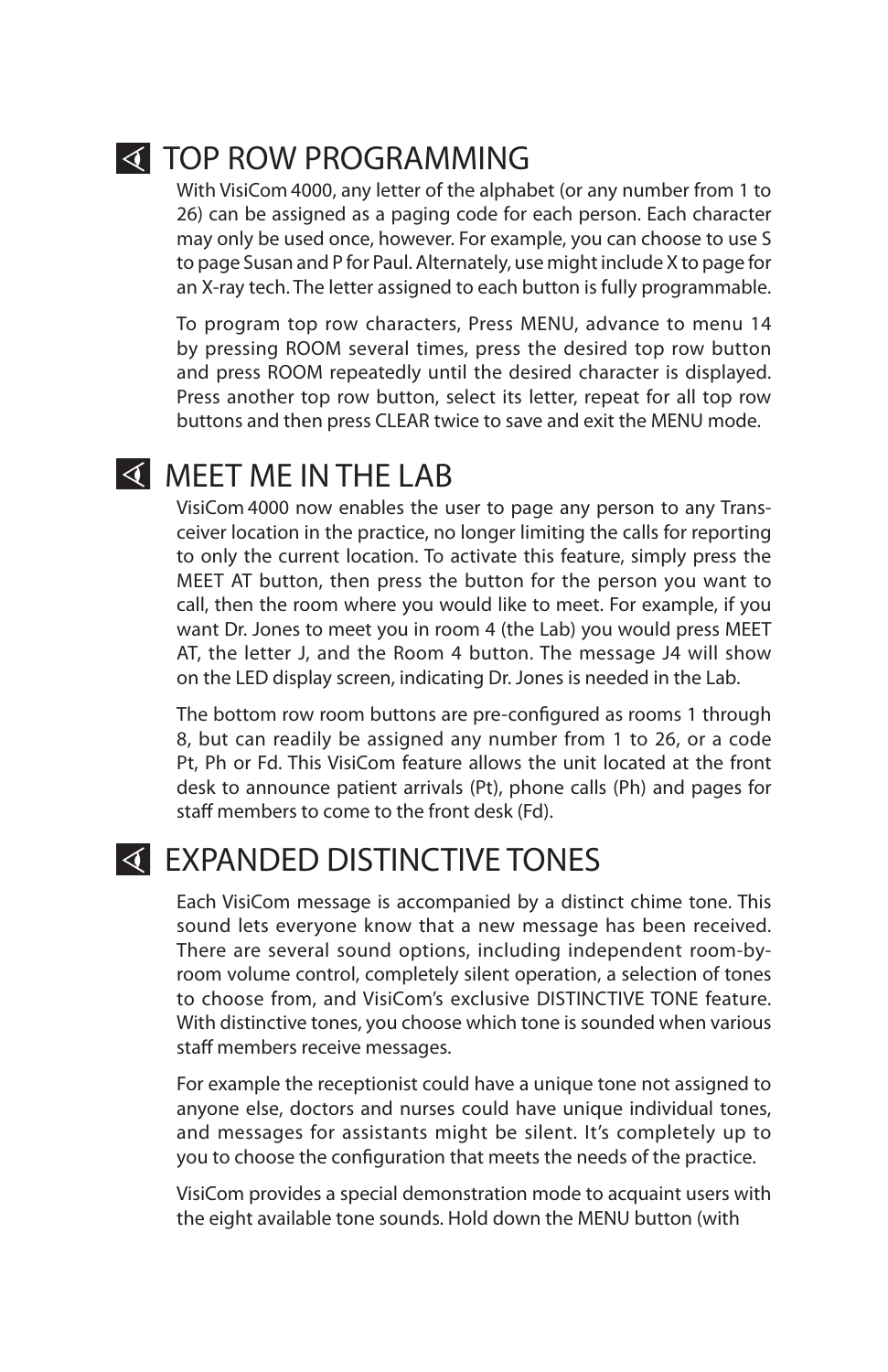the musical note) for 3 seconds to activate the sound demonstration mode. In demonstration mode, Person button 1 produces tone 1, Person button 2 produces tone 2 and so on. Press the CLEAR button to return to normal operation when you have finished evaluating the tones. If you don't plan to use personalized individual tones, then simply chose one of the eight tones you want to announce all messages and set that option on Menu number 6. This function is detailed in an instruction sheet entitled VisiCom 4000 Tone Programming and can be found under What's New at www.visicom.net, or is available from your VisiCom  $\mathbf 1$ ustomer Service Representative. It provides complete instructions for setting your selected system chime or for setting personalized individual tones.

Alternately, the various sound options may be programmed at a later time, after you're more familiar with other VisiCom functions.

#### **K CUSTOM OVERLAYS & LABELS**

VisiCom 4000 offers simplicity with the total versatility of complete customization. The units feature a clear top layer sheet with staff initials, distinctive colors and room locations printed on it. Designed for dentistry, this overlay will withstand countless daily cleanings, yet remain new-looking. The secret…the names are printed on the back of this thin, clear material, so the ink is printed indelibly. The sheet sits on the top of the unit and is held firmly in place by a removable, clear plastic retaining ring. Customized labels are available, as well. The custom labels show the names correlated with the initials and colors used on the top row buttons. VisiCom trial units are customarily pre-configured with standard overlays showing all the default settings. The custom labels and overlays are available for order at www.visicom.net, by completing the enclosed form, or by contacting your VisiCom Customer Service Representative.

#### **K FRONT PANEL RESET**

The button to the right of the MEET AT button, although not labeled, is a unit reset button and has the same effect as unplugging the unit; that is, all messages are cancelled and unit operation is fully re-initiated. This may be useful in circumstances where the unit has failed to perform properly. Such a condition may occur after a building power failure. The power plug can also be unplugged briefly to implement a unit reset and then reinserted to restore corrected operation. NOTE: Restting (or re-powering) the "Coordinator" unit causes a system-wide reset and all messages will be deleted.

#### **K** FUNCTION MENUS

VisiCom programmable settings are available through a series of menus accessed by pressing the MENU button. The menu chart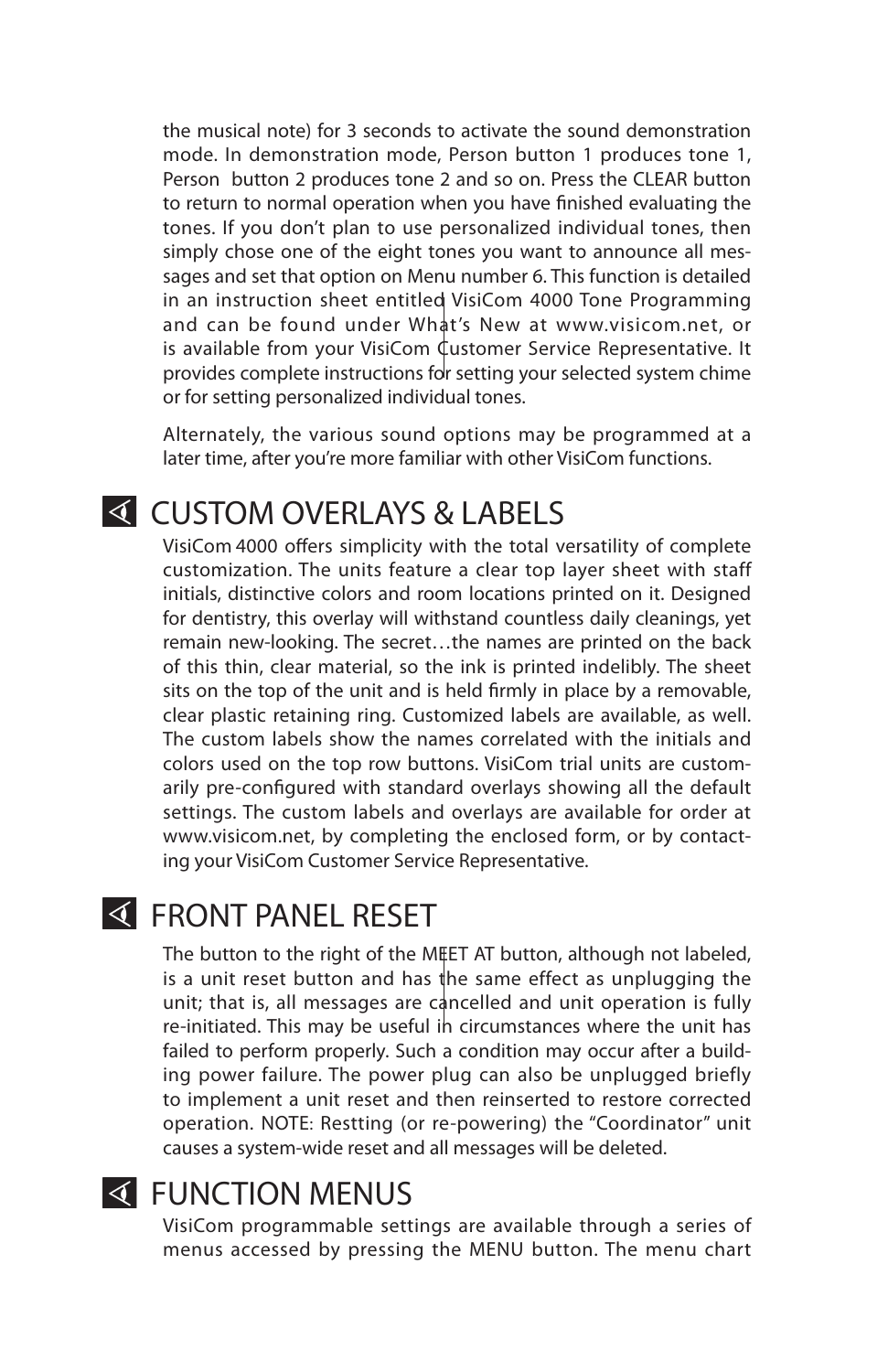provided in the online VisiCom User's Guide is no longer valid. Please refer to the Programmable Feature Summary on the back cover of this User's Guide Supplement for a directory of the available functions in VisiCom 4000 units.

#### **K CHECK-IN/CHECK-OUT**

Upon checking into a room, the staff member's LED on the color display bar changes from blinking to solid. In order to make use of the color bar and establish your location, you must check-in each time you enter a room by pressing the ROOM button below your flashing LED. There is no need to check-out; when you check into the next room, VisiCom automatically checks you out wherever you were previously checked in. However, if desired, you may manually check out by pressing the check-in button a second time.

#### **STAFF LOCATOR/STATUS**

Using the new VisiCom at-a-glance feature, staff members can be quickly located by observing the position of their solidly lit LED. VisiCom 4000 also allows a user to see all calls to a particular person, or for a particular room. To view all calls for a particular person, press the STATUS button and then the Person button you would like to learn about. All pages for that person will show in the LED color bar by displaying the appropriate LED color above all rooms that person is being called to or checked into. To view all calls to a particular room, press the STATUS button and then the Room button you would like to learn about. All pages will show in the LED color bar by displaying the colored LED under each person being called or checked into that room. Normal operation will resume after about 10 seconds or you may press the CLEAR button to return to normal operation when you have finished using the status function.

#### **BUTTON-PRESS TONE**

Whenever any one of the VisiCom buttons is pressed, a brief "doink" tone is sounded to annunciate the button activation. This function can be disabled if it is not desired. Contact a VisiCom Customer Service Representative for more information.

#### **K** RECEPTION DESK

A specialized unit for the reception desk is not needed in Visi-Com 4000 systems. Any Transceiver unit can be programmed to announce patient arrivals and phone calls by programming bottom row buttons for Pt and Ph. Rather than a room number, the unit at the front desk may also be programmed to transmit the specialized code Fd.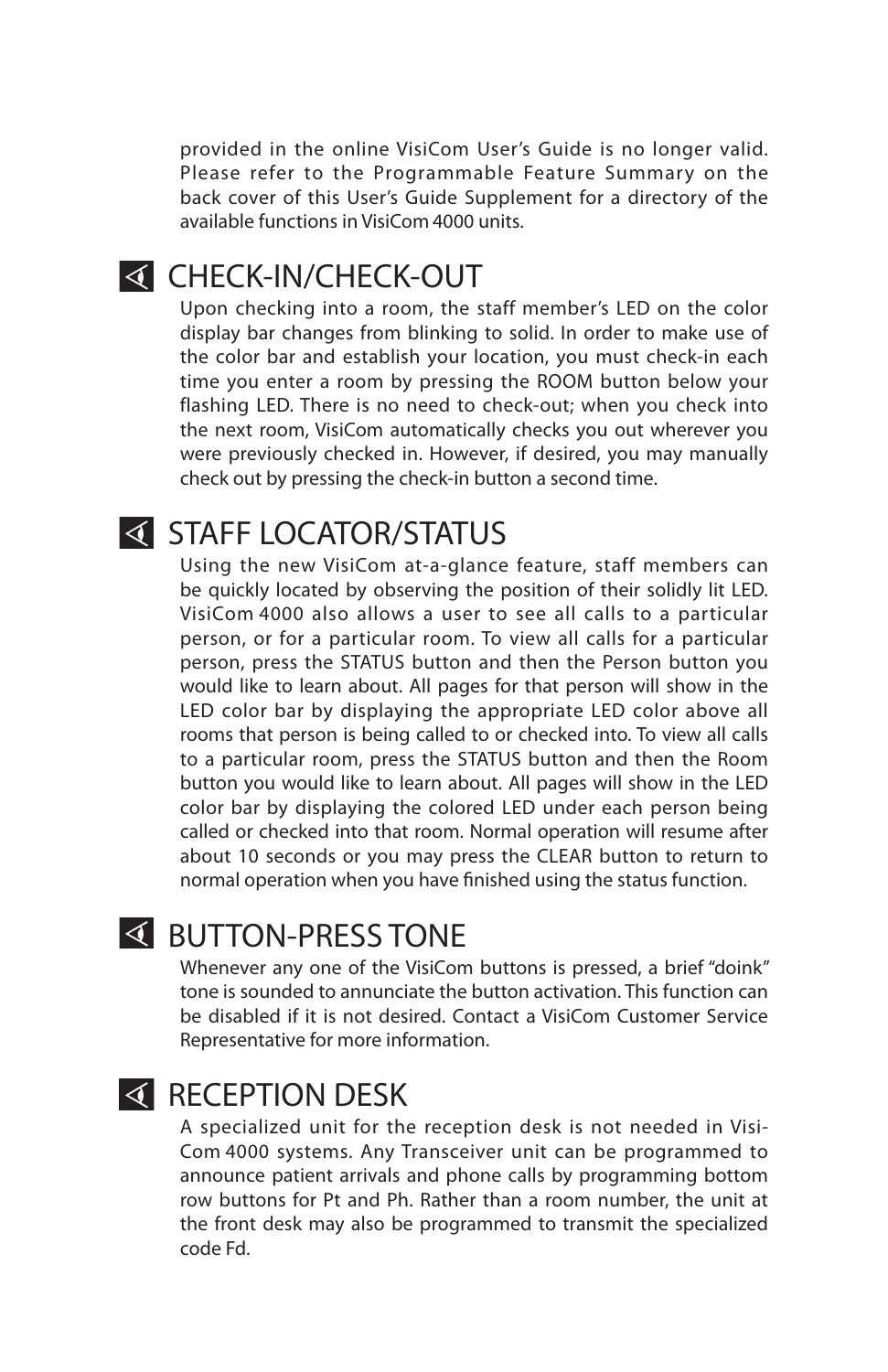

# WALL ROUTER

- **SMALL FOOT PRINT**
- **NO WIRES**
- **INVISIBLE OPERATION**

VisiCom 3000 and VisiCom 4000 Transceivers offer state-of-art wireless communications featuring mesh network technology. Every Transceiver also acts as a repeater, and radio signals are retransmitted from Transceiver to Transceiver. One Transceiver, designated the "Coordinator" acts like a traffic director managing all radio communications and should be situated centrally among all the Transceivers.

When communication difficulties are encountered, one or more "Wall Routers" (radio boosters) will overcome even the most severe challenges. Generally, one Wall Router is sufficient in most situations. Communication difficulties may be encountered if:

- $\blacksquare$  Any one Transceiver is situated more than fifty feet from the next closest Transceiver.
- $\blacksquare$  The facility spans multiple floors.
- $\Box$  Obstacles exist such as firewalls or walls with imbedded mesh wire (such as chicken wire) or walls filled with metal pipes that can block radio transmissions.

In new installations, radio communication commences once the "Coordinator" is powered up. Upon powering up, all other units seek communication with the "Coordinator" and display the blinking "RF" message until they have been logged-in by the "Coordinator". This log-in process can take up to 10 minutes the very first time a network is started. If the "RF" message persists beyond that, the Transceiver showing "RF" is too far from, or otherwise unable to make contact with, the "Coordinator". Contact your VisiCom Customer Service Representative at 1-800- 228-3400 (outside US 402-734-4900) if you have a persistent "RF" display. The representative will ask for a floor palnsketch of the layout of your facility, so please prepare one before you call.

In some cases, problems may be addressed by repositioning the "Coordinator" or by other methods, but in most instances a VisiCom Wall Router or two will be needed to deal with challenging radio environments.